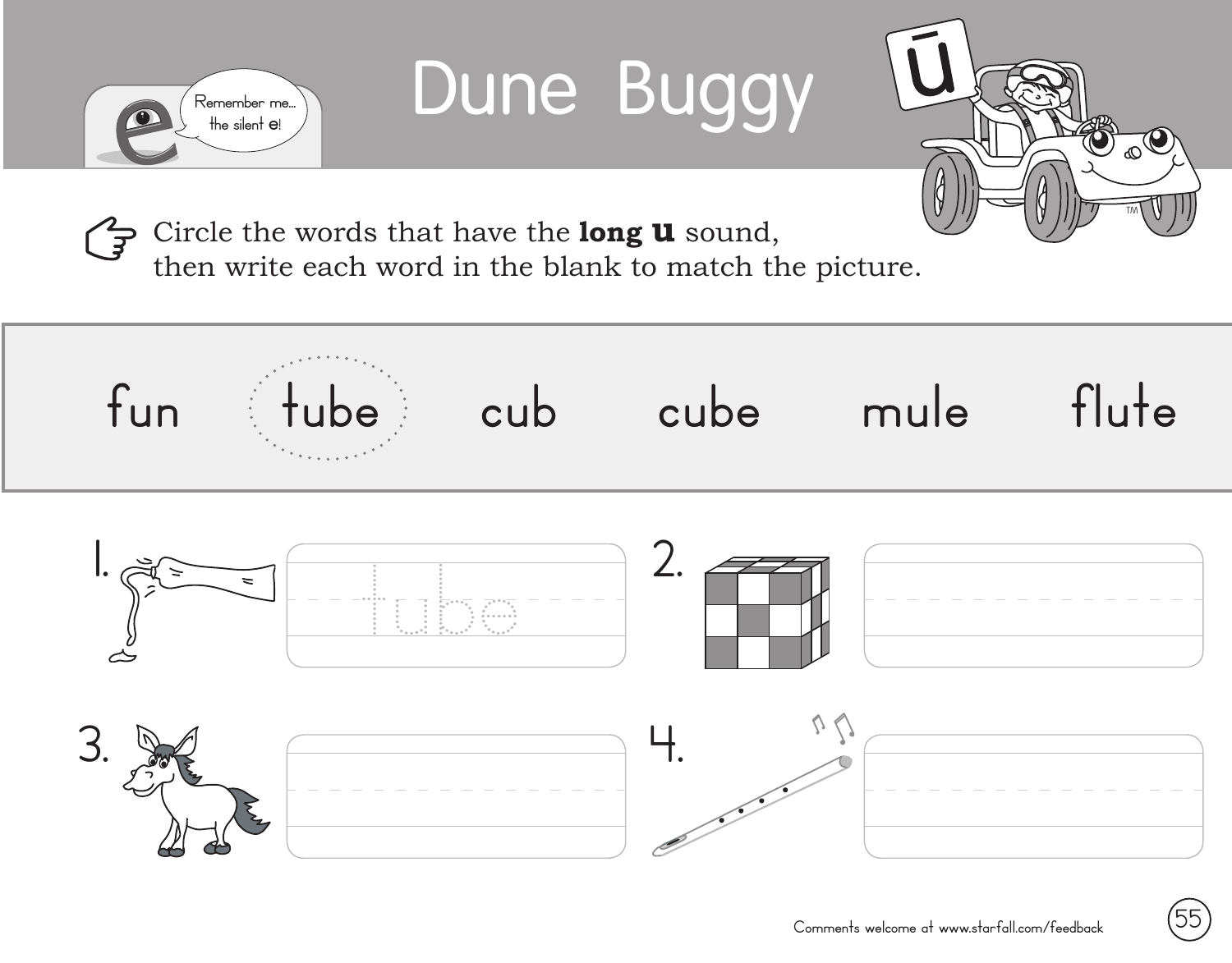Circle the word that best completes the sentence, then write the word in the blank.

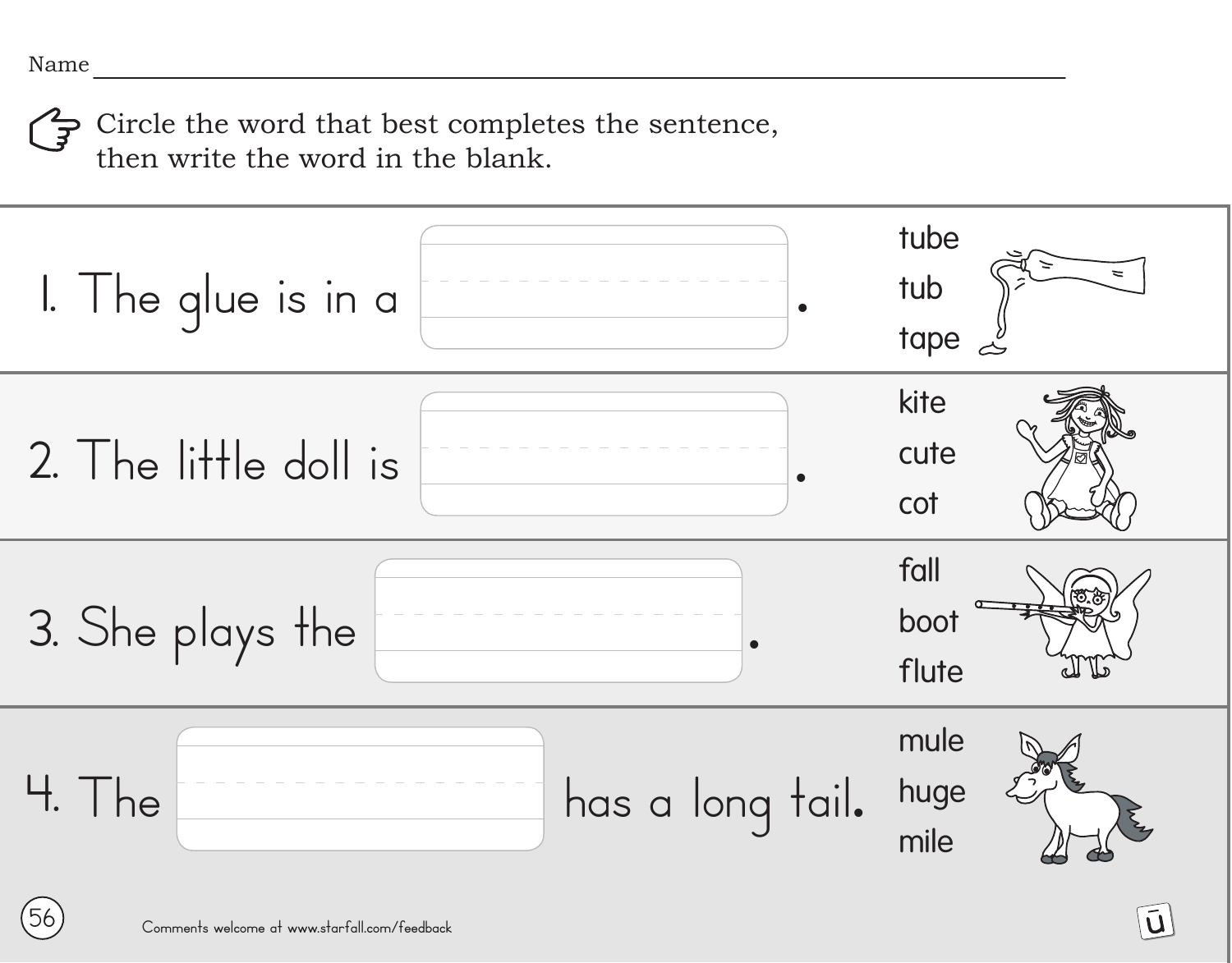Complete each contraction by adding an apostrophe  $\mathcal{O}$ . Write the new contraction in the blank. <u>'</u>



**57**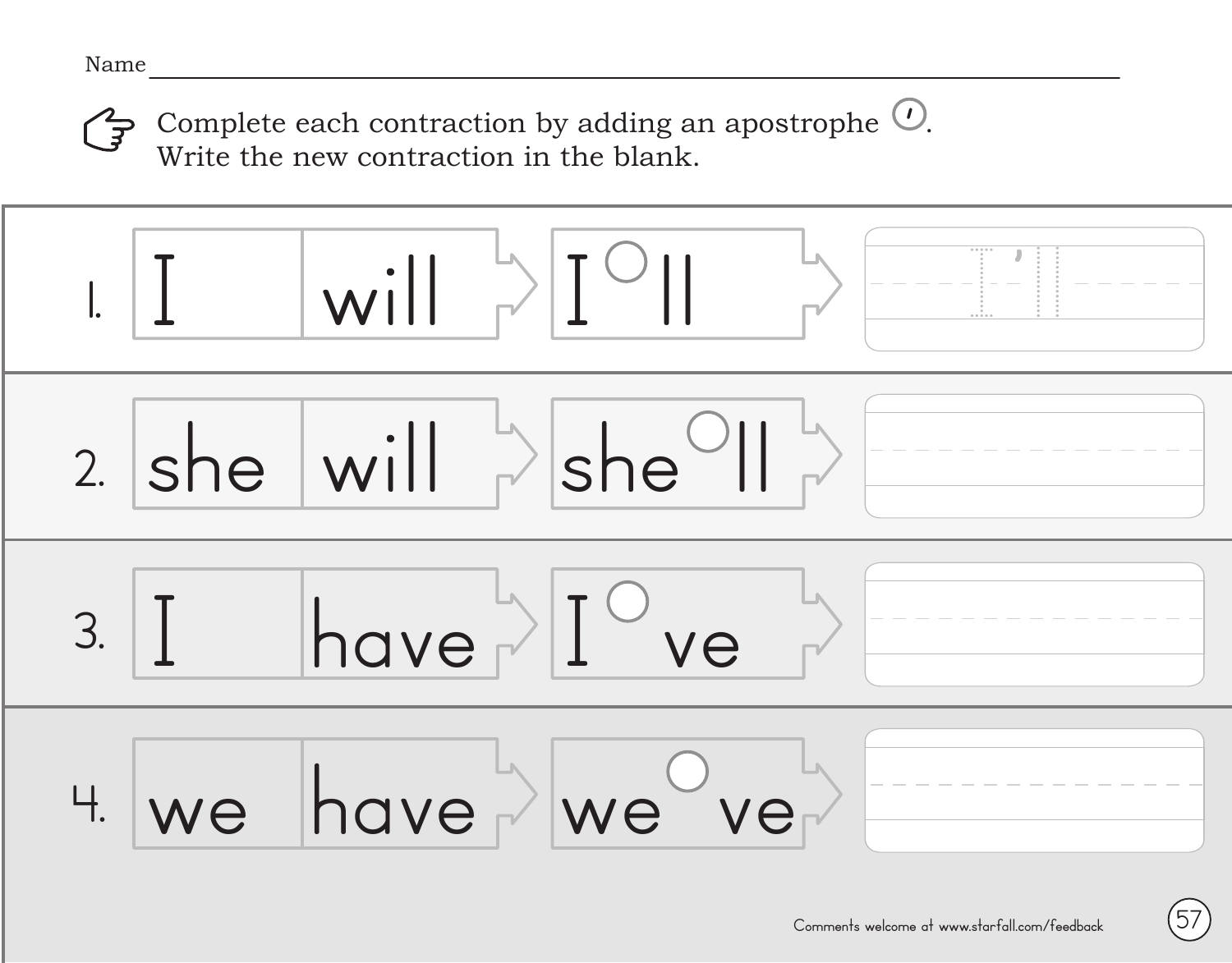Complete each word to rhyme with **ring**, then say the word. Hint: Use the picture clues to help.

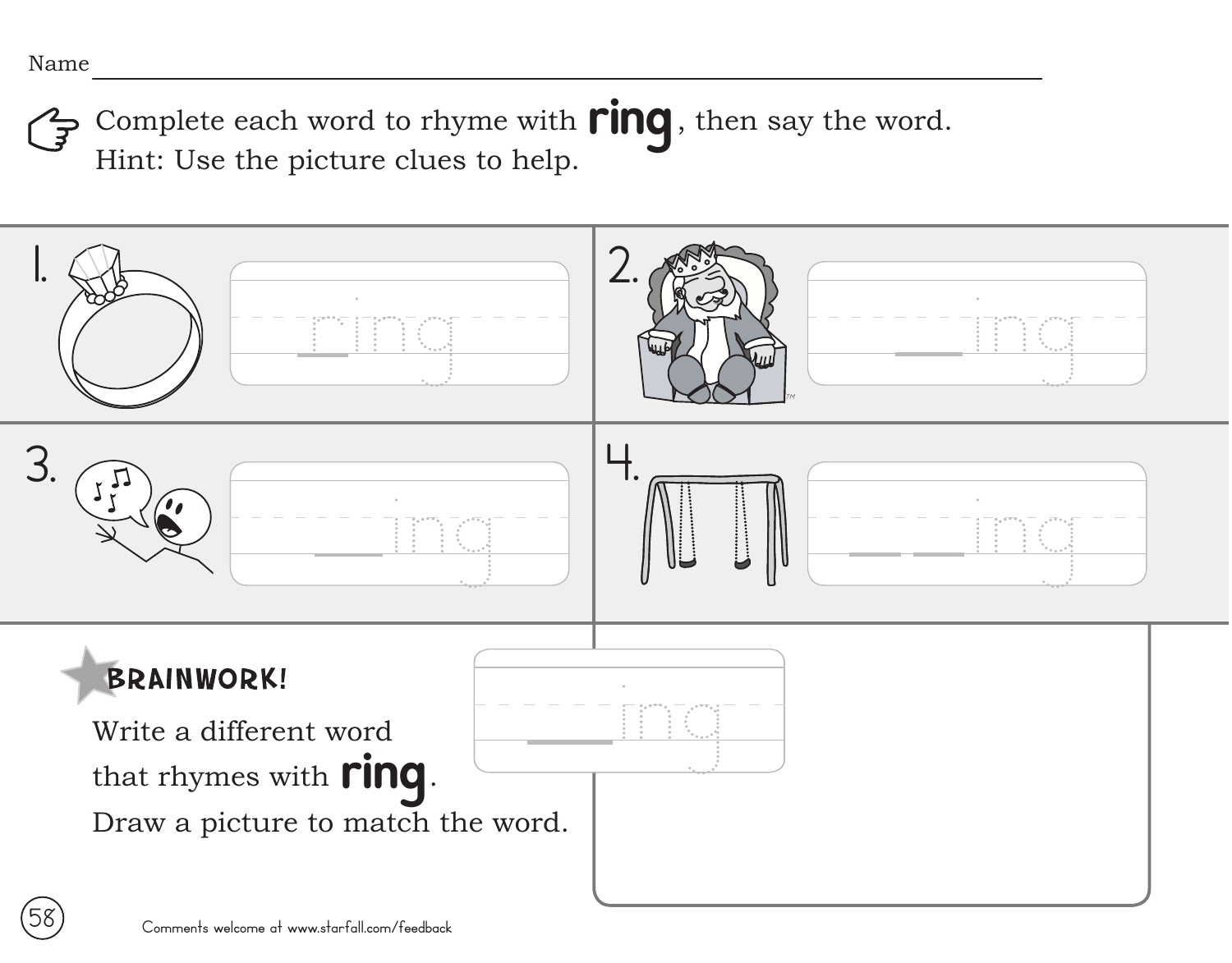Use **th** or **ch** to complete each word to match the picture,  $\mathbf{F}$ then say the word.



**BRAINWORK!** Circle the words that have the long **e** sound.

59